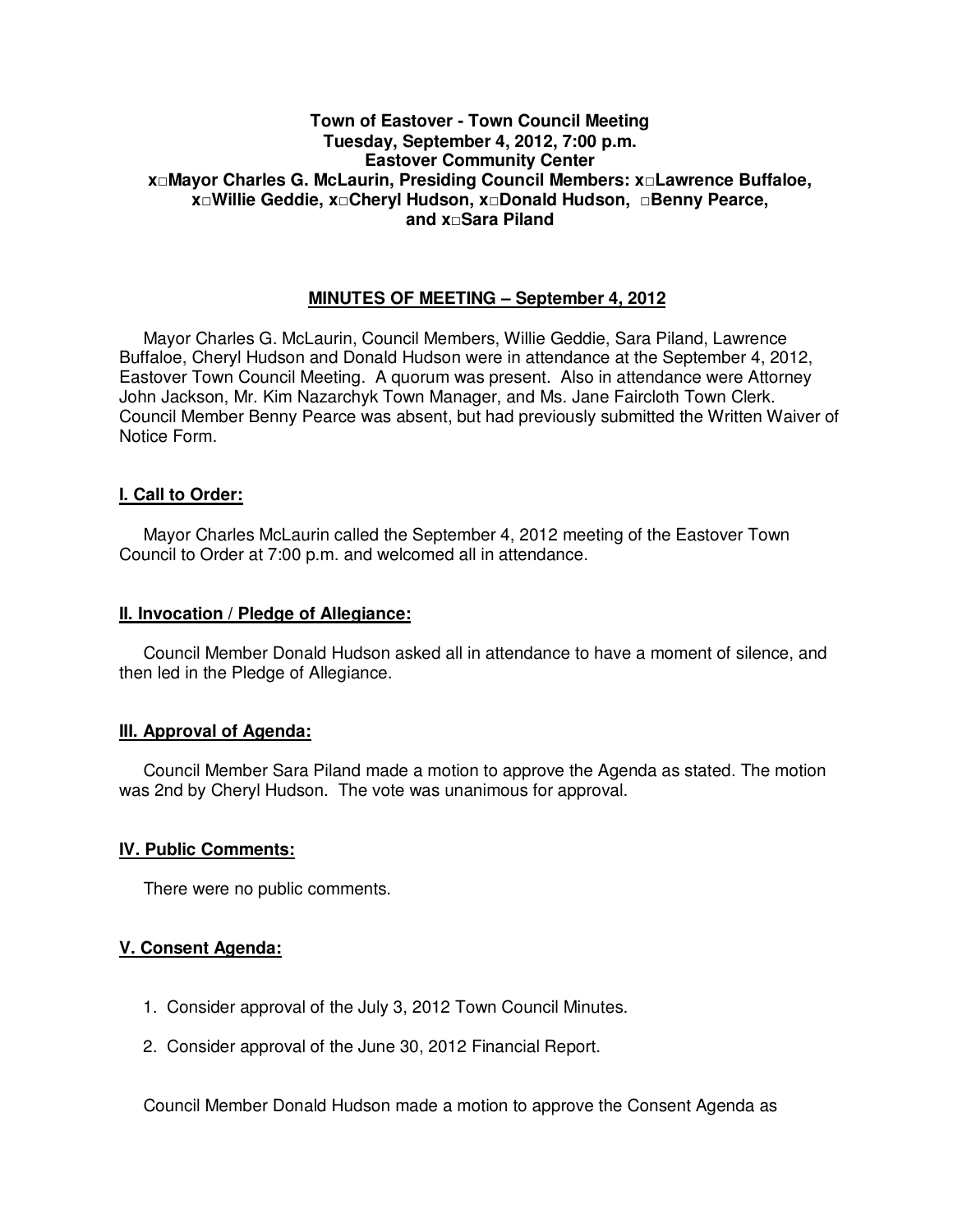presented. The motion was 2<sup>nd</sup> by Council Member Lawrence Buffalo. The vote was unanimous for approval.

## **VI. Discussion Agenda:**

## **Agenda Item #1:**

### **Briefing by Mr. Morgan Johnson, Chairman Eastover Sanitary District (ESD).**

Mr. Johnson stated the Dunn water line is being flushed now and water is flowing through the lines. The water line will be ready for use in October 2012. He stated that PWC could not find the sewer line at Baywood & Hummingbird Roads; however ESD did find the line, as ESD ruptured the PWC line and has repaired it. Mr Johnson stated that ESD is now serving 2,800 families with more to come.

## **Agenda Item #2:**

## **PUBLIC HEARING – CASE NO. P12-37:**

 **REZONING OF 24.783+/- ACRES FROM A1 AGRICULTURE AND C(P) PLANNED COMERCIAL TO C2(P) PLANNED SERVICE AND RETAIL OR TO A MORE RESTRICTIVE ZONING DISTRICT; LOCATED AT 3435 MURPHY ROAD AND NORTHEAST OF SR 1832 (MURPHY ROAD), SOUTHWEST OF I-95; SUBMITTED BY SANDRA F. AUTRY, MARY J. SWANN, SHARON A. PENNY AND MARSHA D. AUTRY AS THE MARGARET MURPHY AUTRY HEIRS (OWNERS) AND JAMES SHERRILL, REMAX HOMEOWNERS LTD. (EASTOVER)** 

Mayor McLaurin **Opened the Public Hearing**.

Mayor McLaurin turned the Case P12-37 over to Mr. Matt Rooney for briefing.

 Mr. Rooney stated that the original Case included 24.73 +/- acres from A1 Agricultural and C(P) Planned Commercial to C2)P) service retail or to a more restrictive zoning district. He said the 24.73 acres was divided into 4 separate Lots. The owners wants only **Lot #2** which is **3.9+/- acres tract rezoned to C(2P) for the WALMART Express retail store**. Mr. Rooney stated that the Cumberland County Planning Board asked the property owners if they would consider connecting to public sewer within one year of sewer becoming available for the commercial use on Lot # 2. Mr. Rooney stated that the property owners amended the original application and are now requesting the Council to consider Lot #2 be permitted to install a private septic system, with development on the remaining lots being conditioned upon extension and connection to the public sewer system. He stated the property owners have agreed to all "Ordinance Related Conditions". Mr. Rooney stated that Tract Lot #1, #3 and #4 have been dropped from this Case. The Cumberland County Planning Staff approved the C2(P) zoning unanimously for tract Lot #2.

 **Speakers For:** Mr. James Sherrill, 509 Yadkin Road, Fayetteville, NC, signed up to speak for Case No. P12-37. Mr. Sherrill stated that the owners are willing to all the conditional requirements stated on the condition sheet.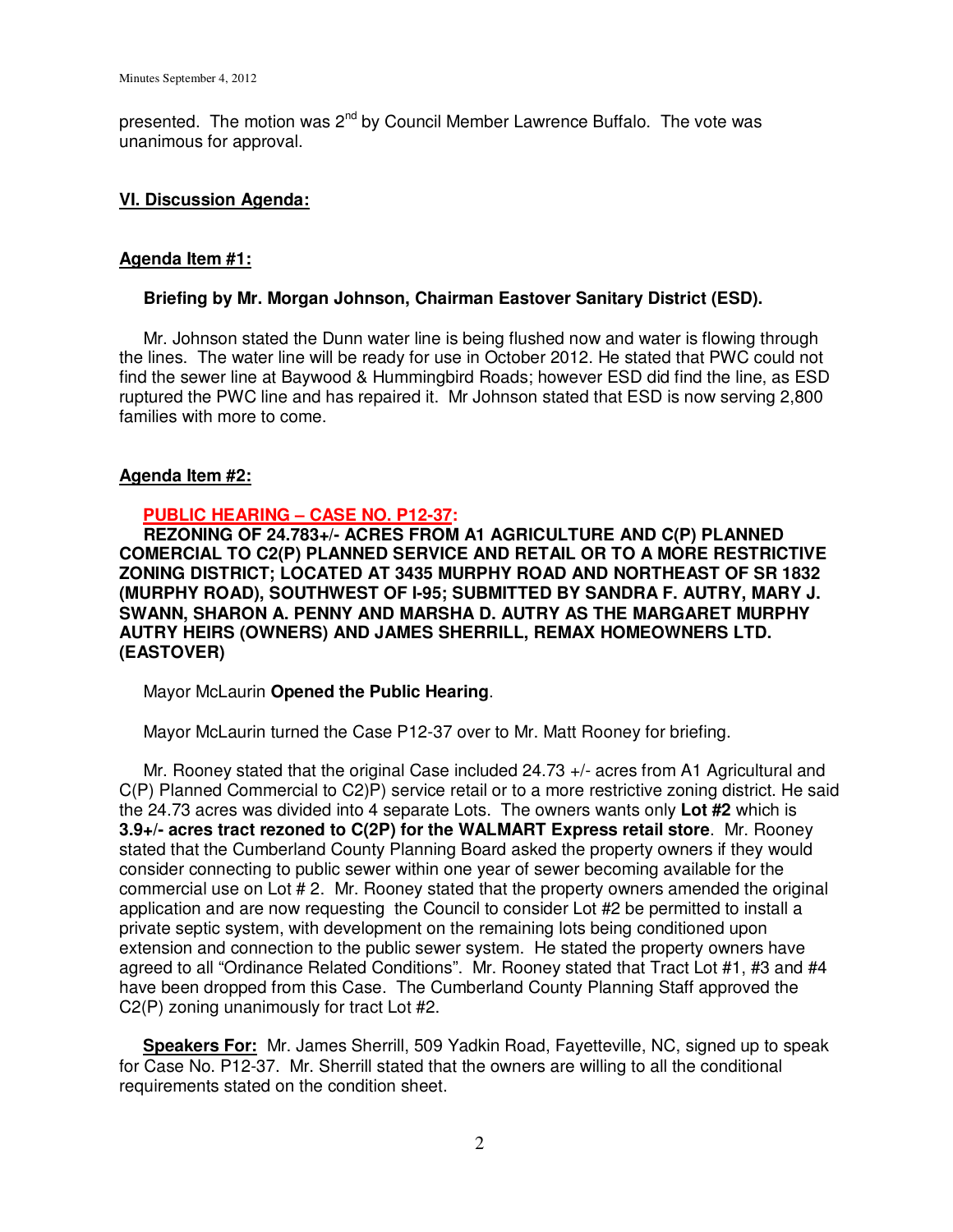#### **Speakers Against:** None.

#### **Rebuttals:** None.

 Council Member Donald Hudson asked Mr. Sherrill what kind of sign the builders are going to put up for the WALMART Express Store. Mr. Sherrill stated that he did not know, but he did state there will be one on the front of the building. He did not know about a tall sign to be seen from the Interstate. Ms. Kim Horne representative from Mosley Engineering stated that the company only has plans to put a sign on the front of the store.

 Mayor McLaurin asked for a motion to **Close the Public Hearing on Case No. P12-37**. Council Member Cheryl Hudson made a motion to **Close** the Public Hearing. The motion was 2<sup>nd</sup> by Council Member Donald Hudson. The vote was unanimous for approval.

 Mayor McLaurin asked for a motion to approve or disapprove Case No. P12-37. Council Member Cheryl Hudson made a motion follow the Planning Board's recommendation and Case No. P12-37 for C2(P) Zoning Plat Lot #2, incorporating and approving the staff's consistency and reasonableness statements as written in their recommendation. Council Member Donald Hudson  $2^{nd}$  the motion. The vote was unanimous for approval.

#### **Agenda Item #3:**

### **PUBLIC HEARING - CASE NO. P12-46:**

 **REZONING OF 1.94 +/- ACRES FROM R6A RESIDENTIAL TO C2(P) PLANNED SERVICE AND RETAIL OR TO A MORE RESTRICTIVE ZONING DISTRICT, LOCATED AT 3955 DUNN ROAD, SUBMITTED BY HAROLD G. FURR ON BEHALF OF CAM PROPERTIES OF FAYETTEVILLE, LLC. (OWNER), AND 4D SITE SOLUTIONS, INC.** 

Mayor Charles McLaurin **Opened the Public Hearing on Case No. P12-46.** 

 Mayor McLaurin turned the briefing over to Mr. Matt Rooney, Cumberland County Planning & Inspection Department. Mr. Rooney briefed the Council on Case No P12-46. He stated that the C2(P) Planned Service and Retail was unanimously approved conditionally by the Cumberland County Planning Board. Mr. Rooney stated that the Department of Transportation has requested a reservation of 25' feet of right of way. He stated that reservation means that it is not dedicated or purchased, but at a future date the DOT may want to purchase the right of way. Mr. Rooney states that this Case meets DOT requirements. He stated that DOT does require turn lanes.

 **Speakers For:** Mr. Scott Brown, 408 Chicago Drive, Fayetteville, NC of 4DSite Solutions signed up to speak for Case P12-46. Mr. Brown sated that the trees and landscape and signage is in the 25' feet of the DOT reserved right of way. If DOT ever requires the 25' feet to be sold to them, the company would at that time have to remove the trees, landscape and signage to another location on the property. Council Member Sara Piland asked about the signage. Mr. Brown stated that the same company that remodeled the old school house into Doctor Offices, and built the Drug Store is building this project. He stated he would follow the signage of those buildings. Mr. Brown asked that conditions 1d and 1e be on the Conditional Zoning District sheet be deleted.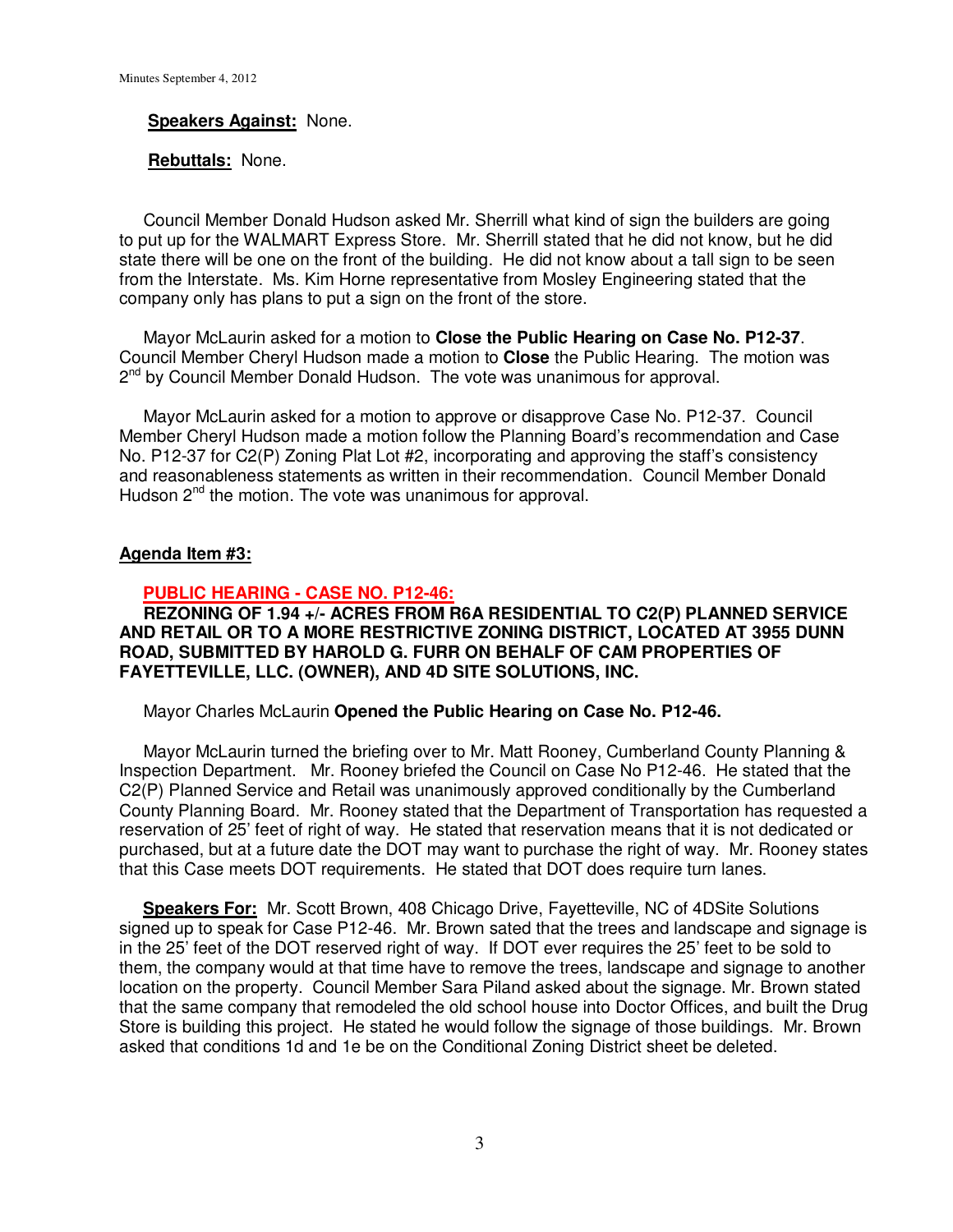#### **Speakers Against:** None.

#### **Rebuttals:** None.

 Mayor McLaurin asked for a motion to **Close the Public Hearing**. Council Member Sara Piland made a motion to close the Public Hearing. The motion was  $\tilde{2}^{nd}$  by Council Member Lawrence Buffaloe. The vote was unanimous for approval.

 Mayor McLaurin asked for a motion to **approve or disapprove** Case No. P12-46. Council Member Sara Piland made a motion to follow the Planning Board's recommendation and approve Case No. P12-46 for C2(P)/CZ Zoning incorporating and approving the staff's consistency and reasonableness statements as written in their recommendations; and further requested that items 1-d and 1-e of Conditional Zoning District Conditional Sheet be stricken. The motion was  $2^{nd}$  by Council Member Donald Hudson. The vote was unanimous for approval.

#### **Agenda Item #4:**

#### **CASE NO. 12-109:**

## **CONSIDERATION OF THE WALTER R. AND RITA BRYANT PROPERTY, REQUEST FOR A GROUP DEVELOPMENT REVIEW, COUNTY ZONING ORDINANCE; ZONING: A1; TOTAL ACREAGE: 2.03 +/-; LOCATION: 3963 MURPHY ROAD (SR 1832). (EASTOVER)**

Mayor McLaurin turned Case No. 12-109 over to Mr. Matt Rooney of the Cumberland County Planning & Inspections Department for briefing the Council. Mr. Rooney the developer is requesting approval to place a second dwelling unit on the property. The proposed dwelling is currently the existing accessory structure in the rear of the property. He stated that the developer would be required to upgrade the structure to meet the building code requirement for a residential structure. The property has 194.41' feet of road frontage along SR 1832 (Murphy Road). The water will be provided by the Eastover Sanitary District and the septic system must be approved by the County Health Department. He stated that the developer is requesting a group development review as submitted on the condition sheet.

 **Speakers For:** Rita Bryant, 3963 Murphy Road, Eastover, NC signed up to speak for Case No. 12-109. Ms. Bryant stated that they are trying to upgrade the property, and was here to answer any question the Council may have.

#### **Speakers Against:** None.

#### **Rebuttals:** None.

 Mayor McLaurin asked for a motion to approve or disapprove Case No. 12-109. Council Member Lawrence Buffaloe made a motion to approve the Group Development Review as submitted. A  $2^{nd}$  to the motion was made by Council Member Sara Piland. The vote was unanimous for approval.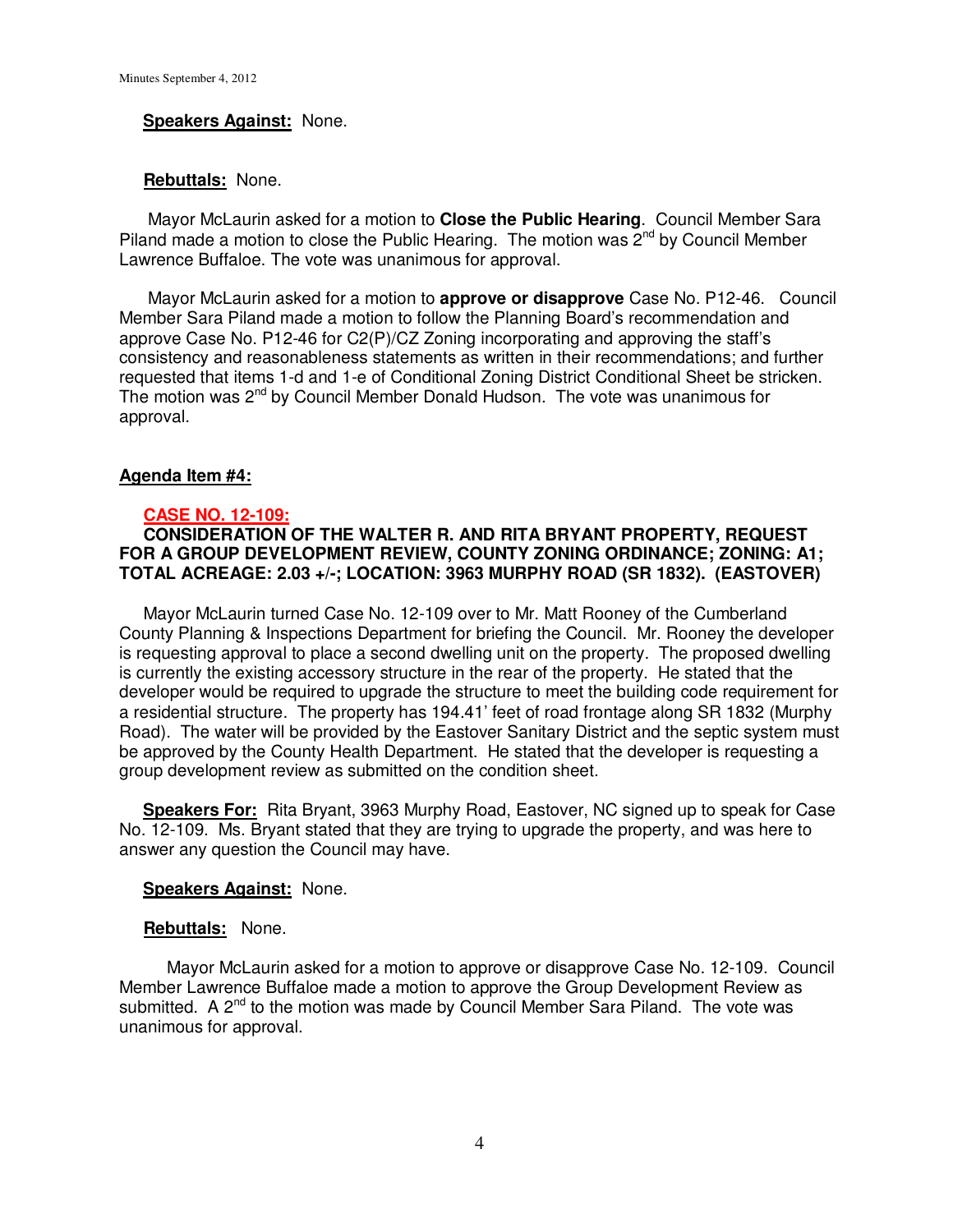## **Agenda Item #5:**

### **Discuss contract to build stage for Eastover Community Center.**

 Mayor McLaurin presented a sketch of the proposed stage to be built at the Eastover community Center. He suggested that a drop down screen would be in the center of the stage for movies for kids and the community. He stated that it will be handicapped accessible and will have steps at each end of the state. The handicapped ramp will be on the back of the stage. Mayor McLaurin stated that he knows that this will be a contract and up for bids. He asked the Council their ideals about the proposed stage.

 Council Member made a motion to direct the Town Manager to contact the appropriate construction companies for design and construction of this stage at the Eastover Community Center. The motion was 2nd by Council Member Donald Hudson.The vote was unanimous for approval.

## **Agenda Item #6:**

### **Discussion of proposed development and zoning ordinance for core business district.**

 Council Member Sara Piland stated that the Council has had numerous sessions with Cumberland County Planning & Inspections Department concerning the core business district. She stated that Ms. Pattie Speicher, Cumberland County Planning & Inspections Department is working on an amendment for the downtown area. She stated that the Public Hearing for the proposed development and zoning ordinance for the core business district will be held on Thursday, September 13, 2012 at 7:00 p.m. at the Eastover Community Center. She stated that a work session will be held on September 18, 2012 prior to the October 2, 2012 Town Council Meeting.

 Council Member Sara Piland made a motion to for the Council to vote on the Zoning Ordinance at the October 2, 2012 Town Council Meeting. The motion was  $2^{nd}$  by Council Member Donald Hudson. The vote was unanimous for approval.

### **Agenda Item #7:**

## **Discussion of Resolution and Ordinance for the Eastover Zoning Board of Adjustment.**

 Mr. Nazarchyk stated that members on the Zoning Board of Adjustment will need training. He stated that he and Attorney Jackson had contacted Mr. David Owens and Mr. Richard Rucker at the UNC School of Government concerning training. As of this date neither has received a response. Mr. Nazarchyk stated that he hoped to get them to come here to train instead of trying to send everyone to Chapel Hill. He stated it would be less costly to bring them here for the training. The Council agreed that the Town Council would also serve as the Zoning Board of Adjustment, as so stated in Ordinance No. 2012-1.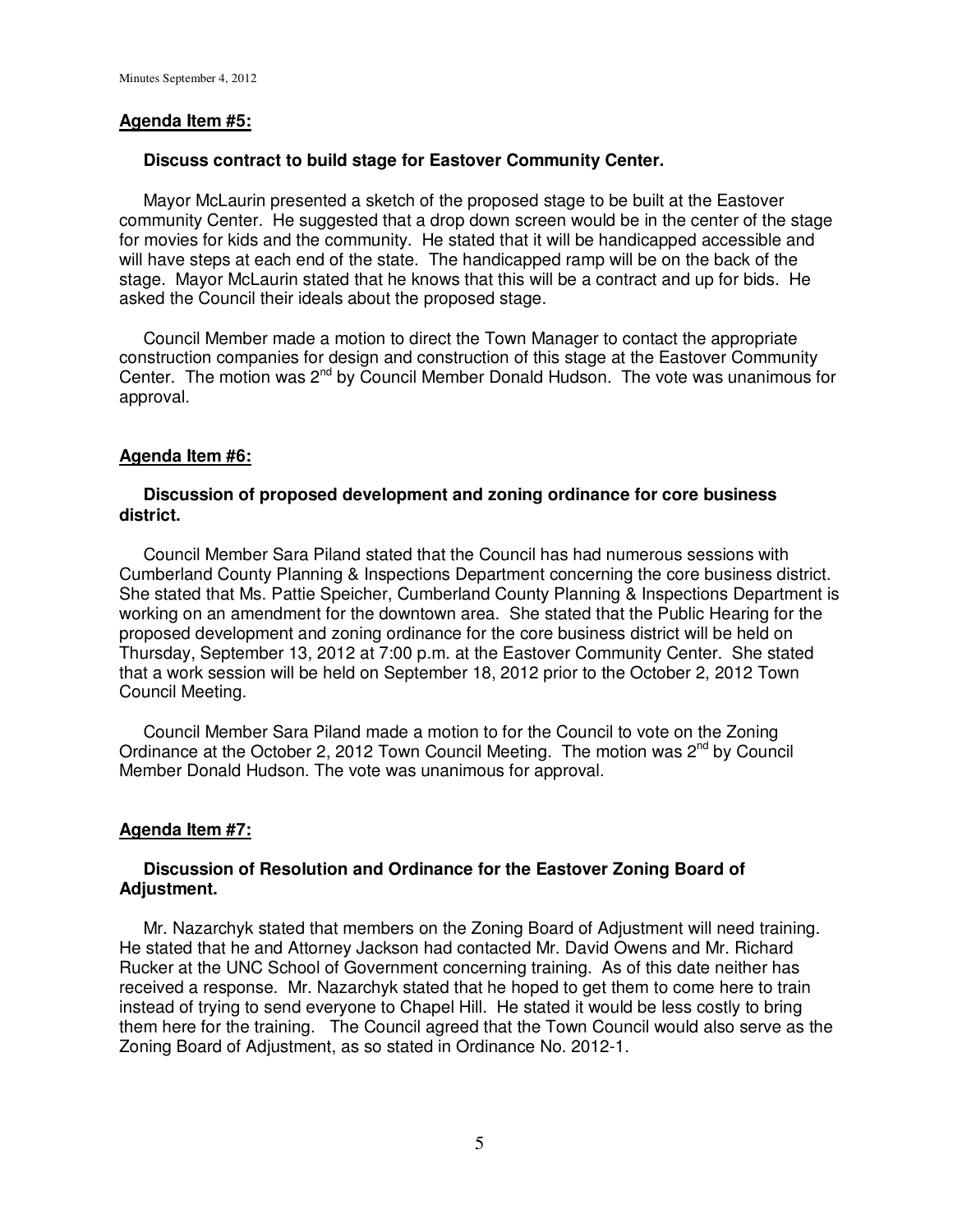Council Member Cheryl Hudson made a motion to approve Ordinance No. 2012-1 for the Town Council to also serve as the Zoning Board of Adjustments. The motion was  $2^{nd}$  by Council Member Donald Hudson**.** The vote was unanimous for approval.

### **Agenda Item #8:**

#### **Discussion of Resolution and Ordinance for Privilege Tax on electronic gaming.**

 Mr. Nazarchyk stated that NCGS 160A-211 grants authority municipalities to levy privilege license taxes on all trades, occupations, professions, businesses, and franchises carried on within the municipality. He stated that we have not had a work shop on this issue. He stated that he took the Ordinance from three Towns in Cumberland County. He stated that it would depend on the minimum and maximum machines number of machines. Council asked who would enforce this Privilege Tax Ordinance. Mr. Nazarchyk stated that the current staff would enforce. It was determined that 1 minimum and 10 maximum machine per location. The fee would be \$1,500 per machine at each location, and \$2,500 per location. Businesses must apply for this license every year. The Council asked to delay implementation to be effective on January 1, 2013. Attorney Jackson stated that we should number ordinance by calendar year, not by fiscal year.

 Council Member Sara Piland made a motion to approve Ordinance 2012-2 with the implementation date effective January 1, 2013. The motion was  $2^{nd}$  by Council Member Lawrence Buffaloe. The vote was unanimous for approval.

### **Agenda Item #9:**

### **Discuss Girl Scouts use of Community Center.**

 Mr. Nazarchyk stated that Ms. Becky Clodfelder, Leader of the Girl Scouts has requested use of the Community Building for the Girl Scout meetings. He said there are 8 to 12 girls and the Girl Scouts area a non-profit organization. The Boy Scouts use Salem Methodist Church for their meetings. Mr. Nazarchyk stated that they meet on Saturday's, and that would be a bad day for Mr. Nail, as the weekends are usually booked for rentals.

 Council Members discussed the issue and decided they did not want to set a precedent, as there are many nonprofit organizations and they would take the issue under advisement.

 Council Member Lawrence Buffaloe made a motion to not grant the request at this time. The motion was 2nd by Council Member Willie Geddie. The vote was unanimous for approval.

### **Agenda Item #10:**

#### **Discussion of contact for hanging Christmas wreaths.**

 Mr. Nazarchyk stated that he had several bids for hanging and taking down the Christmas wreaths for the Town. The lower bid was Fulcher Electric of \$1,100, and is a local vender.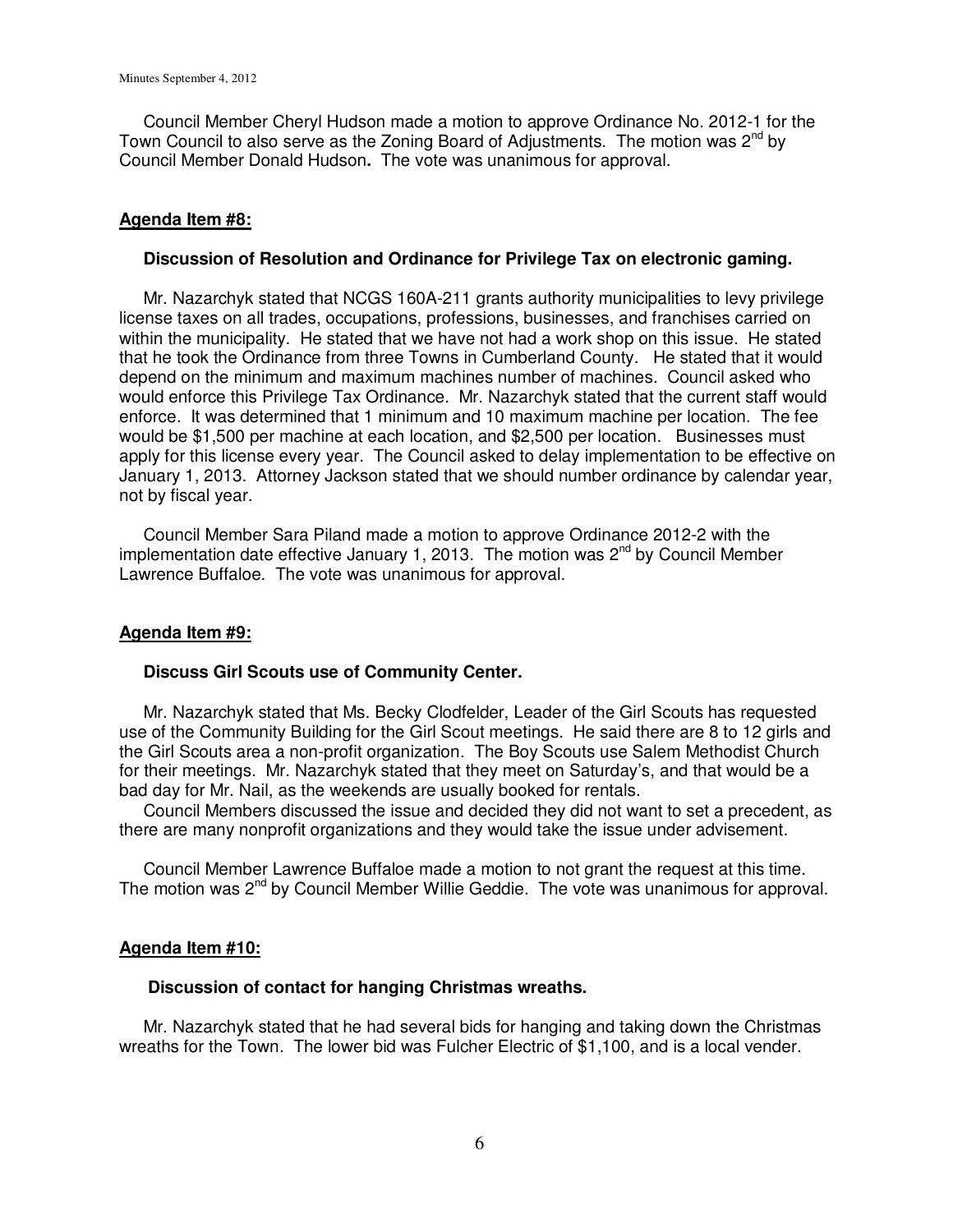Council Member Cheryl Hudson made a motion to hire Fulcher Electric at a price of \$1,100 to hang and take down the Town's Christmas wreaths. The motion was 2<sup>nd</sup> by Council Member Sara Piland. The vote was unanimous for approval.

### **VII. RECEIVE MAYOR'S UPDATE.**

 Mayor McLaurin stated that the Fire Department Board President has been planning to pick up a Flag. He asked Mr. Nazarchyk if we had any flags on hand, and he stated we have flags.

 Mayor McLaurin stated that the "Dig-A-Bit" garden Club is going to start work on the "Pink Garden" at the Eastover Community Center. The Garden Club would like for the Town to help pay for some top soil and use of a tiller. The Council agreed to pay for the top soil and asked the Town Manager to take care of this matter. Council Member Willie Geddie stated that he has a garden tiller the Garden Club could use for the project.

 Mayor McLaurin stated that Mr. Nazarchyk and Mr. West cut down a pine tree at Woodland Park saving the Town money. The Mayor thanked them for their efforts.

 Mayor McLaurin stated that he wanted to give a "shout-out" to Mr. Malcolm Williams and Mr. Daniel West for the work they have done at the Talley Woodland Park.

### **VIII. RECEIVE TOWN COUNCIL UPDATE.**

 Council Member Sara Piland gave an update on the condition of Council Member Benny Pearce. She stated that he has had some complications and is still in the hospital.

 Mrs. Helen Crumpler stated that the Civic Club Meeting to be held Thursday, September13, 2012 with the "Carolina Breakers" Band playing beach music has been moved to the Salem Methodist Church Gym, due to weather conditions. She stated that this event starts at 6:30 p.m. and this is a drive to increase enrollment in the Civic Club.

### **IX. RECEIVE TOWN MANAGER'S UPDATE.**

Mr. Nazarchyk stated that the Attorney had completed the title search on School Street. He stated that he will be contacting property owners to get the easement.

 Mr. Nazarchyk stated that the free concert event scheduled for Thursday night has been moved to Salem Methodist Church Gym due to weather conditions.